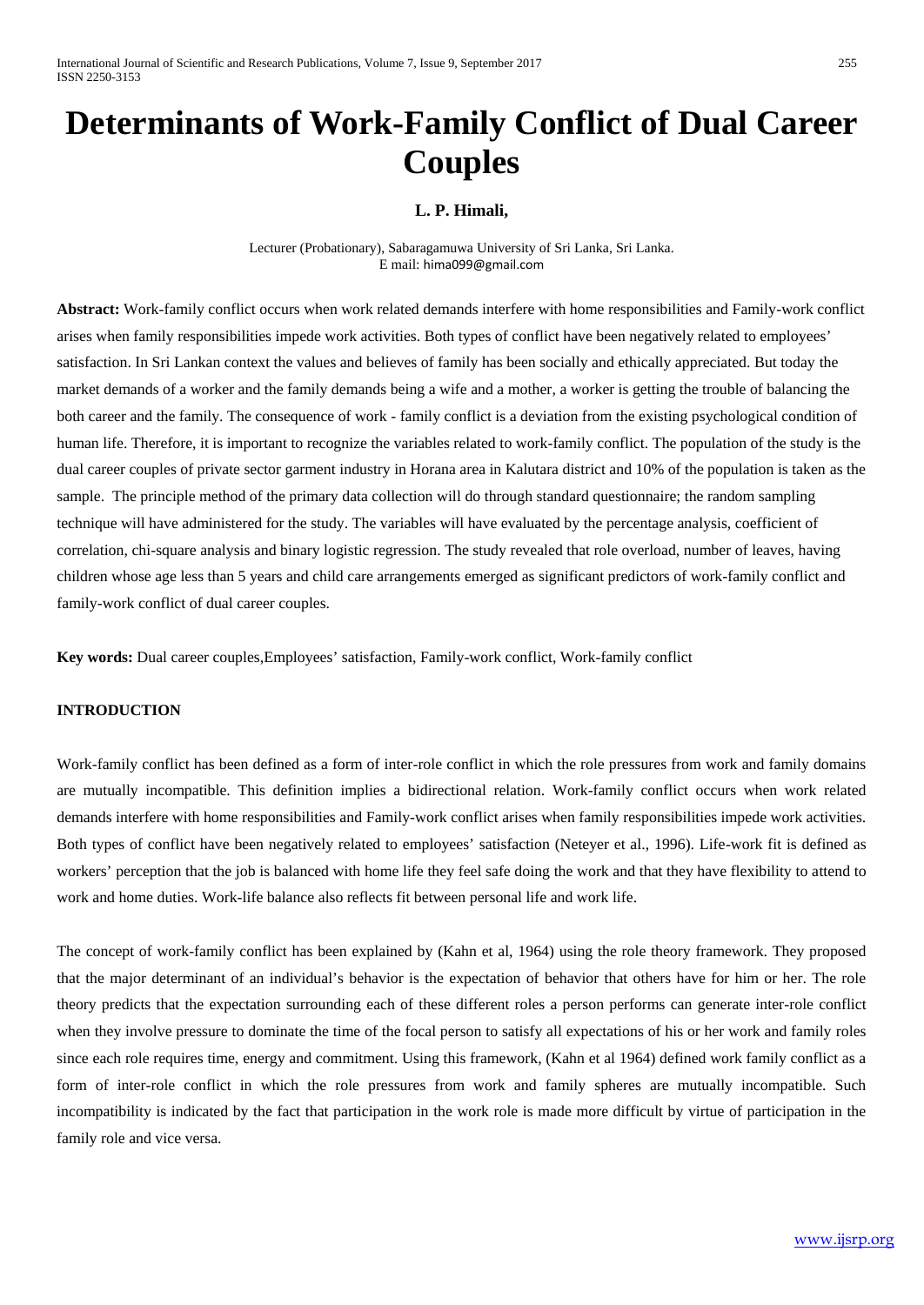The quality of fit between an individual's work and family life is a primary issue for families today and a major challenge confronting the labor market of the future (U.S. Department of Labor, 1999). Over the last 25 years, the number of dual career couples has been increasing (Boles et al, 2001). As a result, there has been an increase in the attention given to work- family conflict and family - work conflict. This increased attention, at least partially, results from a perception that work - family conflict and family-work conflict can result in undesirable work related outcomes. Work-family conflict has been conceptualized as a twodimensional construct where work interferes with family and family interferes with work (Frone et al, 1996).

Work - family conflict can be explained as the mutual hindrance of work and family roles and organizational problems. Worker, individual always identify him with the roles he plays in each of these domains, and he is considered to be the most common and value roles. So, experience and results of work - family balance of workers. Work- family conflict is most commonly defined as a form of inter role conflict in which the role pressures from the work and family domains are mutually incompatible in some respect. Business world is not family friendly, insufficient social security arrangements and frequent economic crises have significant negative effects on family.

#### **PROBLEM STATEMENT**

The changing scenario in business has its own impacts in human life. In Sri Lankan context the values and believes of family has been socially and ethically appreciated. But today the market demands of a worker and the family demands being a wife and a mother, a worker is getting the trouble of balancing the both career and the family. The consequence of work - family conflict is a deviation from the existing psychological condition of human life.

Therefore, the present study is a timely attempt to investigate the work-family conflict, family- work conflict, work and life satisfaction and health among the dual career couples in Sri Lankan garment industry.

# **OBJECTIVE OF THE STUDY**

The main objective of the study is to recognize the variables related to work-family conflict and family – work conflict.

# **SIGNIFICANCE OF THE STUDY**

Life satisfaction of the worker directly affects for the household economy. The decisions which are taken by the satisfied worker lead to increase the productivity level of the family and as well as to enhance their personal satisfaction. There by, households can perform their day today activities successfully.

Household is the smallest entity in the society. Success of a household is directly associated with the success of the entire society. Therefore, studying the variables related to work-family conflicts, family – work conflict, health and satisfaction becomes a major factor in order to achieve an economic development in any country with a social welfare.

By using the results of this study, economists can construct indices to measure the life satisfaction of workers. And also, the study data are widely useful to international agencies, researches, social workers and the general public.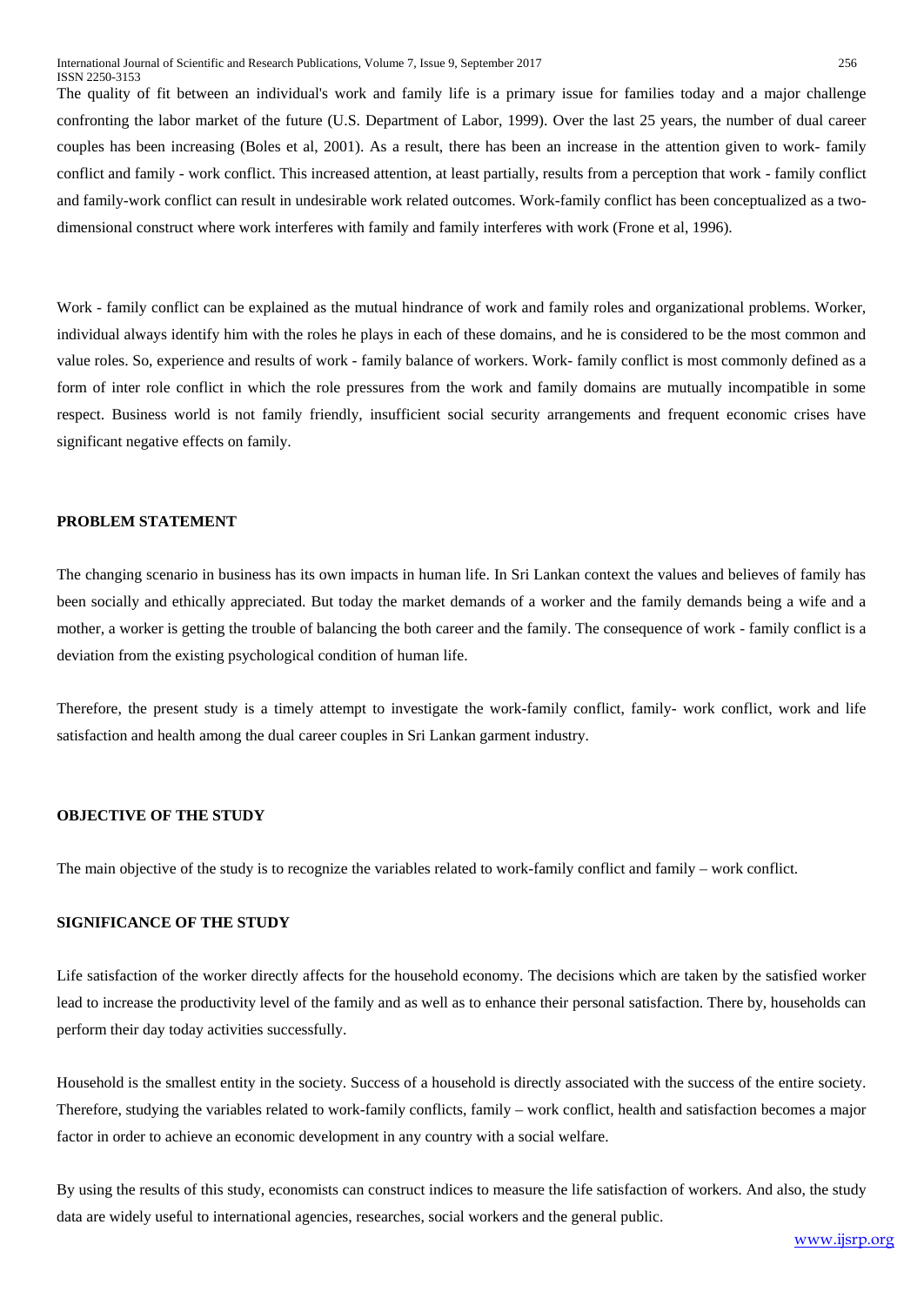Considering all above factors, this study will be very important for the economy and as well as for the entire society.

#### **METHODOLOGY**

The population of the study is the dual career couples of private sector garment industry in Horanaareain Kalutara district and 10% (210) of the population is taken as the sample. The principle method of the primary data collection will do through standard questionnaire; the random sampling technique will have administered for the study.

The variables will have evaluated by the binary logistic regression.

#### **FINDINGS AND ANALYSIS**

The model with having children whose age less than 5 years and child care arrangements has been recognized as the best logistic regression model for identifying the significant factors with the work-family conflict of dual career couples.

$$
logit(\pi_i) = \beta_0 + \ \beta_i^{leaves} + \beta_j^{role\ overload} + \beta_k^{children} + \beta_1^{child\ care}
$$

| <b>Parameter</b>        | Category  | $\beta$ | Sig. | $Exp\beta$ |
|-------------------------|-----------|---------|------|------------|
|                         |           |         |      |            |
| Children whose age less | have      | 2.96    | 0.00 | 19.48      |
| than 5 years            |           |         |      |            |
| Role overload           |           |         | 0.02 |            |
|                         | Very High | 2.81    | 0.01 | 16.59      |
|                         | High      | 2.24    | 0.02 | 9.41       |
|                         | Moderate  | 0.84    | 0.45 | 2.32       |
| Leaves                  | no        | 2.25    | 0.00 | 9.48       |
| Child care arrangements |           |         | 0.04 |            |
|                         | Good      | 2.76    | 0.44 | 1.93       |
|                         | Neutral   | 3.13    | 0.21 | 2.98       |
|                         | Bad       | 3.24    | 0.04 | 5.68       |
|                         | Very Bad  | 2.95    | 0.00 | 9.14       |
|                         | Constant  | $-1.47$ | 0.21 | 0.23       |

## **Table 1: Best Fitted Logistic Regression Model**

Source: Sampling Survey, 2017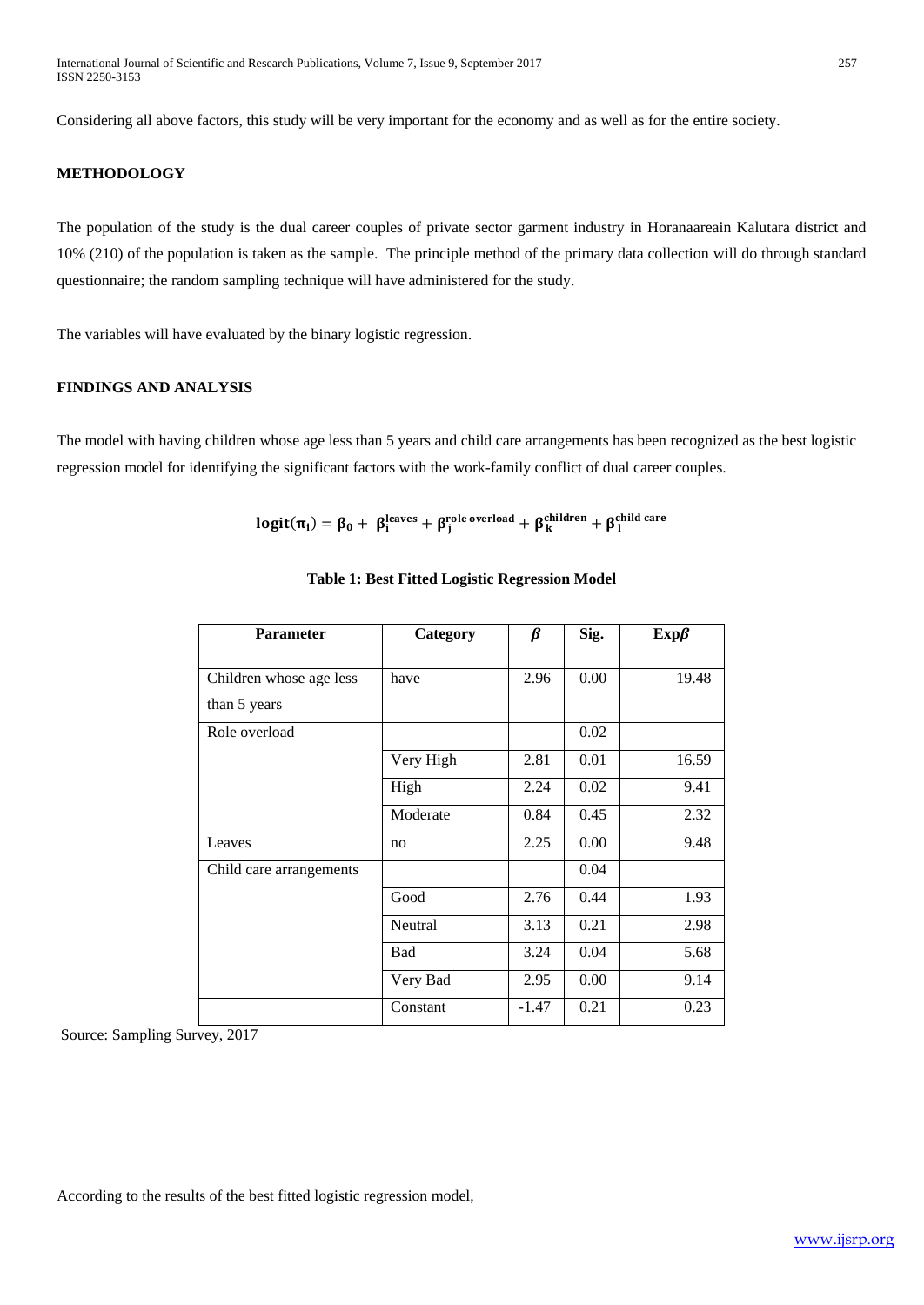All estimated explanatory coefficients are greater than one and it denotes positive relationship with dependent variable.

Work family conflict is 19.48 times higher than for dual career couples havingchildren whose age less than 5 years compare to the dual career couples who have not the children whose age less than 5 years. This illustrates that probability of having work family conflict is greater than 82% fordual career couples having children whose age less than 5 years compare to the dual career couples who haven't children whose age less than 5 years.

As the role overload towards the job is very high, the work family conflictis increased by 16.59 times and work family conflictis increased by 9.418 times when they belong to the role overload towards the job is high category. This scenario further explains that when pay attention for the role overloadof the job, chance of having work family conflict is greater than 80% for group of dual career couples in very high category, 68% for high category and 35% for moderate group respectively.

Work family conflict of dual career couples is 9.489 times higher than for couples who haven't the ability to get leaves from the working place compare to the couples who do not have a chance to obtain leaves. In other words, probability of having work family conflict is greater than 69% for dual career couples without the availability of leaves compare to the couples who without the access for leaves.

Finally, considering the child care arrangements, work family conflict among the couples who categorized in to good group is increased by 1.93 times, the couples who categorized in to neutral group is increased by 2.980 times, who categorized in to bad is increased by 5.68 times and work family conflict among the couples who are belong to very bad category is raised by 9.14 times respectively relative to the very good category. This point out that chance of having work family conflict based on the child care arrangements is greater than 76% for group of employees in good category, 84% for neutral, 86% for bad and 81% for dual career couples are in very bad group.

#### **CONCLUSIONS**

Having children whose age less than 5 years and child care arrangements emerged as significant predictors of work-family conflict among dual career couples.

In the view of the dual career couples having children whose age less than 5 years, more than 80% of them are faced work family conflict.Ahmad (2007) found that operators with youngest child aged less than three years experienced more work-to-family conflict than those with youngest child aged three and above. Similarly, Lu et al. (2006) found that age of the youngest child was negatively correlated with both work-to-family conflict and family-to-work family. The findings support the contention that working mothers with younger children would experience more work-to-family conflict than those with older children. Parents of dependent young children, especially mothers, have higher family demands than those with older children. These greater, often unpredictable demands, such as childcare arrangement and care of sick child, would result in lower levels of control over the work and family interface and thus higher levels of work-family conflict. However, as the children get older the demands, especially those related to childcare, would decrease, resulting in increased levels of control and lower stress for the parents (Ahmad, 2008).

Considering the ability to get leaves from the working place, more than half of the dual career couplesare faced work family conflict due to the inability to take leaves from the job.